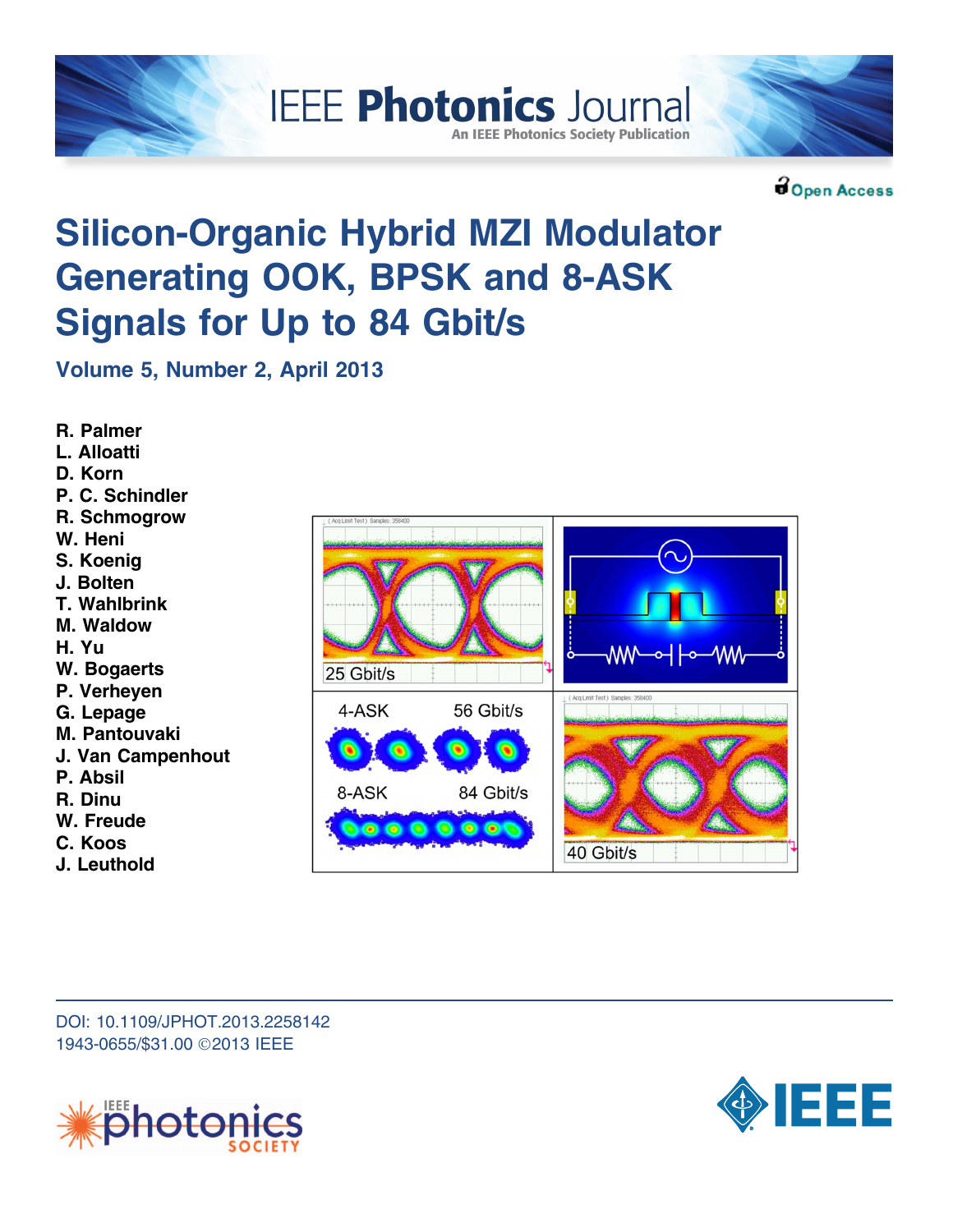# Silicon-Organic Hybrid MZI Modulator Generating OOK, BPSK and 8-ASK Signals for Up to 84 Gbit/s

R. Palmer,  $^1$  L. Alloatti,  $^1$  D. Korn,  $^1$  P. C. Schindler,  $^1$  R. Schmogrow,  $^1$  W. Heni,  $^1$ S. Koenig, $^1$  J. Bolten, $^2$  T. Wahlbrink, $^2$  M. Waldow, $^2$  H. Yu, $^3$  W. Bogaerts, $^3$ P. Verheyen,<sup>4</sup> G. Lepage,<sup>4</sup> M. Pantouvaki,<sup>4</sup> J. Van Campenhout,<sup>4</sup> P. Absil,  $4$  R. Dinu,  $5$  W. Freude,  $1$  C. Koos,  $1$  and J. Leuthold  $1,6$ 

<sup>1</sup>Institutes IPQ and IMT, Karlsruhe Institute of Technology (KIT), 76131 Karlsruhe, Germany <sup>2</sup>AMO GmbH, 52074 Aachen, Germany <sup>3</sup>Photonics Research Group, Department of Information Technology, Ghent University—IMEC, 9000 Gent, Belgium<br><sup>4</sup>IMEC vzw., 3001 Heverlee, Belgium<br><sup>5</sup>GigOptix Inc., Switzerland and GigOptix, Bothell, WA 98011 USA<br><sup>6</sup>Institute of Electromagnetic Fields (IFH), Swiss Federal Institute of Tech 8006 Zurich, Switzerland

> DOI: 10.1109/JPHOT.2013.2258142 1943-0655/\$31.00 © 2013 IEEE

Manuscript received February 20, 2013; revised April 6, 2013; accepted April 8, 2013. Date of publication April 16, 2013; date of current version April 24, 2013. This work was supported in part by the DFG Center for Functional Nanostructures (CFN); by the DFG Major Research Instrumentation Programme; by the Alfried Krupp von Bohlen und Halbach Foundation; by the Karlsruhe International Research School on Teratronics (HIRST); by the Karlsruhe School of Optics and Photonics (KSOP); by the EU-FP7 projects SOFI, ACCORDANCE, OTONES, PHOXTROT; by the BMBF joint project MISTRAL; by the European Research Council (ERC Starting Grant "EnTeraPIC") under Grant 280145; by the Karlsruhe Nano-Micro Facility (KNMF); by the Light Technology Institute (KIT-LTI); by ePIXfab (silicon photonics platform); by GigOptix; by u2t Photonics; by Micram; by Xilinx (XUP); by Agilent; by Deutsche Forschungsgemeinschaft; and by the Open Access Publishing Fund of Karlsruhe Institute of Technology. Corresponding author: R. Palmer (e-mail: robert.palmer@kit.edu).

Abstract: We report on high-speed multilevel signal generation and arbitrary pulse shaping with silicon-organic hybrid (SOH) Mach–Zehnder interferometer (MZI) modulators. Pure phase modulation exploiting the linear electrooptic effect allows the generation of multiple modulations formats at highest speed such as 40-Gbit/s on–off-keying (OOK) and binaryphase-shift keying (BPSK) and 28-Gbd 4-ASK and 8-ASK with data rates up to 84 Gbit/s. Additionally, beside NRZ pulse shaping, for the first time, Nyquist pulse shaping with silicon modulators is demonstrated to enable multiplexing at highest spectral efficiency.

Index Terms: Electrooptic modulators, photonic integrated circuits.

### 1. Introduction

Silicon electrooptic modulators are key elements for photonic-electronic integration in telecommunications and optical interconnects. Devices capable of generating advanced modulation formats are of growing importance to increase bit rates while keeping symbol rates moderate and thus compliant with CMOS driver electronics. Commercial devices, relying on the linear electrooptic effect based on material platforms like LiNbO $_3$ , so far have shown the best results for the generation of multilevel signals. For lack of a linear electrooptic coefficient, silicon modulators largely use freecarrier dispersion in forward-biased pin-junctions [1]–[3] or reverse-biased pn-junctions [4]–[9]. The latter concept enables higher modulation bandwidth [7] and has recently been used to demonstrate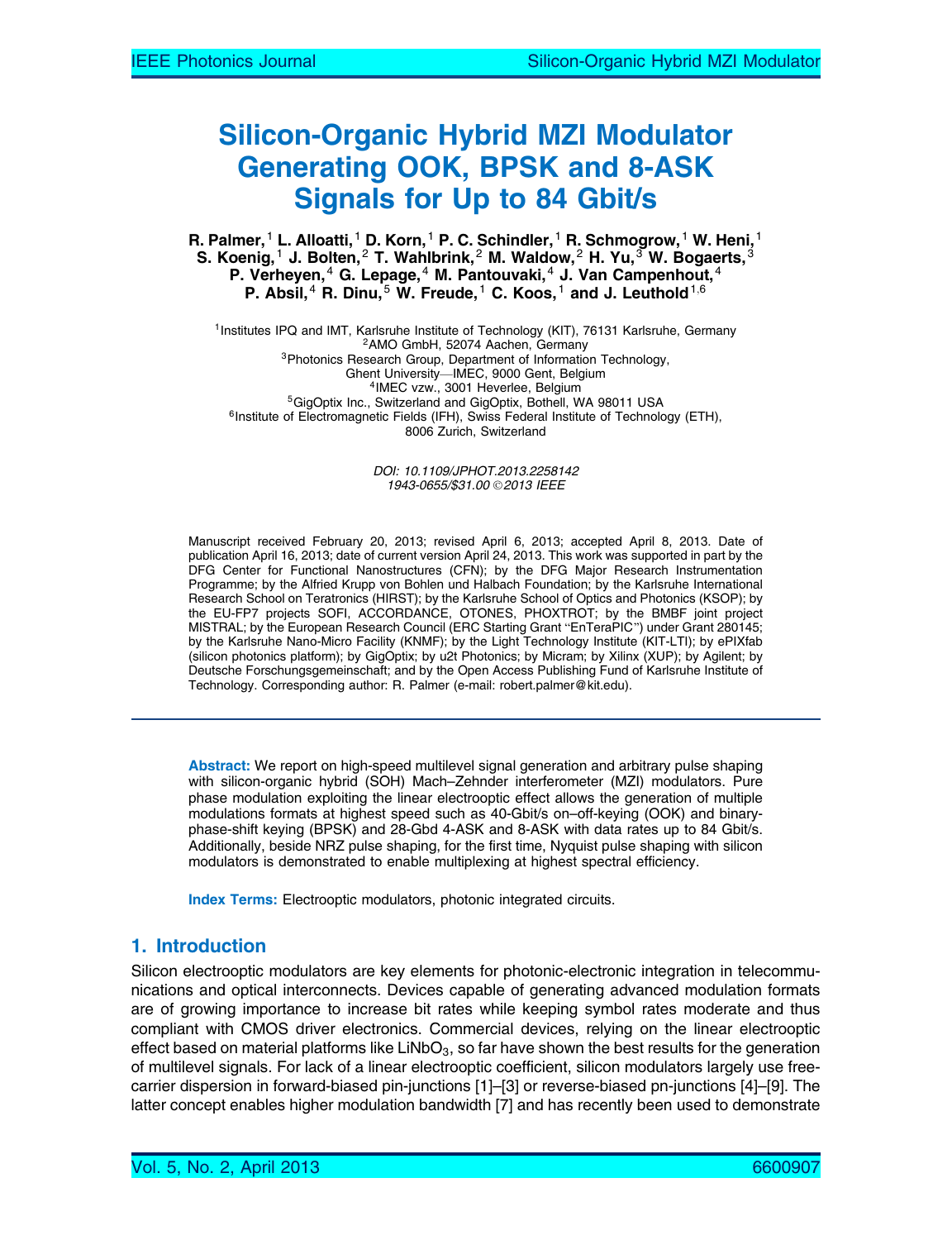

Fig. 1. (a) Schematic and simulated mode of a phase modulator. The optical field is confined in the 120 nm wide slot. The two rails of the slot waveguide are electrically connected to metal electrodes by 45 nm high n-doped (As, 1 . . . 4  $\times$  10<sup>17</sup> cm<sup>-3</sup>) silicon strips (stripload). In this way the applied potential drops over the 120 nm wide slot. This results in a high electric field in the slot and in a high overlap between optical and electrical mode. (b) Schematic of the MZI modulator. The structure consists of two phase modulators, driven by a single coplanar waveguide (CPW). 2  $\times$  2 MMI couplers are used as 3-dB power dividers. Grating couplers are used for fiber-chip coupling. (c) Scanning electron micrograph of a strip-to-slot converter used to couple access strip waveguides to the phase modulators.

50-Gbit/s quadrature-phase-shift keying (QPSK) with a single IQ modulator [10] and 112 Gbit/s with two IQ modulators and polarization multiplexing [11]. However, free-carrier dispersion leads to an intrinsic coupling of amplitude and phase modulation in all-silicon devices, which may render higher-order quadrature amplitude modulation (M-QAM,  $M > 4$ ) challenging. In addition, so far reported nonresonant reverse-biased pn-modulators typically have voltage length products  $\boldsymbol{V}_\pi\boldsymbol{L}$  not better than 10 Vmm and offer moderate extinction ratios (ERs) in the order of (3 to 8) dB at data rates above 20 Gbit/s [7], [9], while ERs exceeding 10 dB have been reported at lower data rates [12], [13]. A promising candidate to improve these results is silicon-organic hybrid (SOH) integration. SOH devices offer a linear electrooptic effect enabling pure phase modulation [14]. This allows for the generation of ideal amplitude and phase modulated signals in an Mach–Zehnder interferometer (MZI) configuration at moderate drive voltages [15], [16].

In this paper, we demonstrate generation of on–off-keying (OOK) and multilevel amplitude-shiftkeying (ASK) signals using an SOH modulator. The device is operated at symbol rates up to 40 Gbd with 2 levels (OOK and binary-phase-shift keying (BPSK)] and at a symbol rate of 28 Gbd with 4 levels (4-ASK) and 8 levels (8-ASK). This is, to the best of our knowledge, the first demonstration of high-speed multilevel signal generation with a silicon-based modulator. With this device, we are able to generate a single polarization 8-ASK signal at a data rate of up to 84 Gbit/s—the highest data rate so far generated by an electrooptic MZI modulator on silicon. In addition, we demonstrate generation of Nyquist pulse-shaped BPSK and 4-ASK signals at a data rate of 21 Gbd.

#### 2. SOH Modulator

SOH devices combine conventional silicon-on-insulator (SOI) waveguides with functional organic cladding materials [16]–[19]. The cross section of an SOH phase modulator is depicted in Fig. 1(a). It consists of two 240 nm wide and 220 nm high silicon rails separated by a 120 nm wide slot [20]. The waveguide is covered with an organic electrooptic cladding material. Field discontinuities at the slot sidewalls lead to strong confinement of the optical mode field within the electrooptic material in the slot. In this paper, we used the electrooptic polymer M3 of Gigoptix Inc. that has a nonlinear coefficient  $r_{33} = 70$  pm/V if fully poled [21]. In addition, the rails are electrically connected to metal transmission lines by 45 nm thick n-doped silicon strips (stripload) such that the applied voltage drops predominantly across the 120 nm wide slot, resulting not only in a strong electric field but also in a large overlap with the optical mode. A  $V_{\pi}L$  product of 2 Vmm is expected for this waveguide geometry if the electrooptic cladding is fully poled. The individual devices which are reported here have  $V_{\pi}L$  products of (6–10) Vmm corresponding to nonlinear coefficients of (23–14) pm/V; therefore, poling can be improved. Other groups reached in-device nonlinear coefficients of up to 58 pm/V [22], underlining the potential of the approach to significantly reduce driving voltages.

The MZI modulator configuration is depicted in Fig. 1(b). It consists of a balanced MZI and two identical 1 mm long SOH phase modulators, Fig. 1(a). Two 2  $\times$  2 multimode interference (MMI)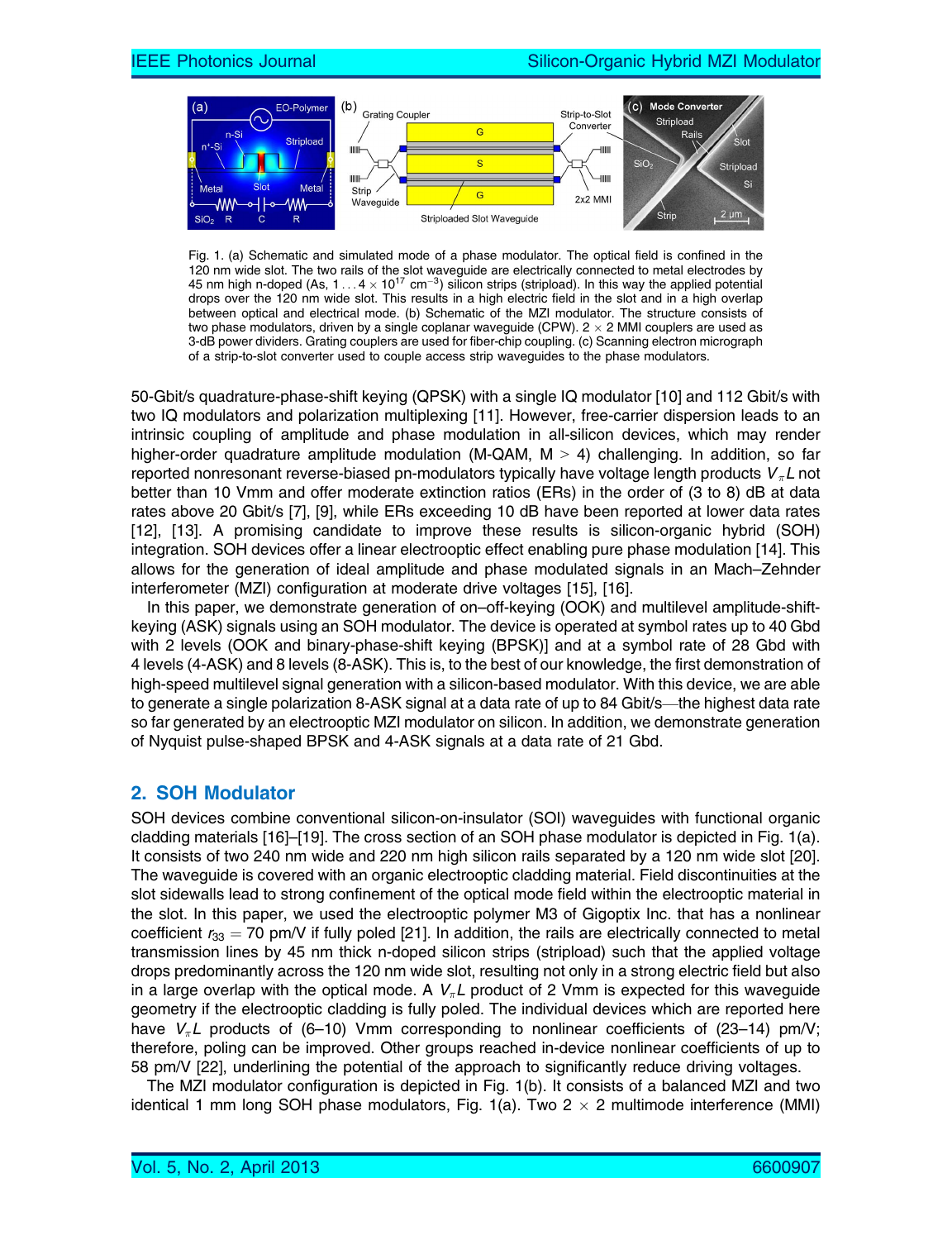

Fig. 2. Experimental setup. Two different signal generators are used. For generation of OOK and BPSK with symbol rates up to 40 Gbd a PPG (blue) is used. A second (software defined) signal generator  $(FPGA + DAC, green)$  is used to generate the M-ASK signals with data rates up to 28 Gbd. The signal is fed into the coplanar waveguide (CPW) of the modulator using a GSG Picoprobe and terminated by a second Picoprobe at the end of the modulator. CW light is coupled into the device after adjusting polarization. The same CW light serves as LO for the coherent detector. After amplification the signal is detected by a DCA and by a coherent receiver (OMA).

couplers are used for the MZI. The silicon waveguide structures were fabricated on an SOI wafer with a 220 nm thick silicon layer and 2  $\mu$ m thick buried oxide. Grating couplers are used to couple light from a single-mode fiber to the silicon chip [23]. Fully etched strip waveguides are used as onchip access waveguides. Efficient coupling between strip and strip-loaded slot waveguides is ensured by using logarithmically tapered mode converters [see Fig. 1(c)], as reported in [24]. A single coplanar transmission line is used to drive the push–pull MZI modulator. The two phase modulators have been poled with opposite polarities, referring to the signal electrode. The fiber-tofiber loss is 20 dB with an on-chip loss of 9 dB in the C-band. We measure a loss of 0.2 dB per MMI, 0.02 dB per strip-to-slot converter, 1 dB loss for the access waveguides, and 7.5 dB loss in the 1 mm long active section. It should be noted that the loss of the striploaded slot waveguides in the active section increased only little after doping. Also, propagation losses of the waveguides remain the same when a PMMA cladding is exchanged with the EO-polymer M3 and are thus not dominated by absorption of the cladding. Therefore, the high propagation loss appears to be a fabrication issue. However, recently fabricated striploaded slot waveguides had a much lower loss below 1 dB/mm, indicating that the insertion loss of the devices can be significantly reduced by technology in future devices.

# 3. Data Transmission Setup

The experimental setup is shown in Fig. 2. Two different signal generators are set up to drive the modulator. A software-defined signal generator [field-programmable gate array  $(FPGA) +$  digital-toanalog converter (DAC), green] [25] is used to generate the 28 Gbd M-ASK signals based on a pseudorandom bit sequence (PRBS) of length  $2<sup>11</sup> - 1$ . For the generation of OOK and BPSK signals with symbol rates of up to 40 Gbd, a second pseudorandom pattern generator is used with a bit sequence length of  $2^{31} - 1$ . The electrical signal is amplified to have a voltage swing of up to 6 V<sub>pp</sub> for driving the device under test (DUT) via a GSG Picoprobe. A second Picoprobe with 50  $\Omega$ termination prevents reflections at the end of the device. Bias-Tees are used to adjust the operating point ( $\varphi_{\text{Bias}} \propto V_{\text{Bias}}$ ) of the MZI modulator. In order to increase the conductivity of the silicon stripload [see Fig. 1(a)], a gate voltage has been applied between substrate and stripload (see Fig. 2). A detailed description of the effect of the gate voltage can be found in reference [14]. Light from an external cavity laser (ECL) at a wavelength of 1559 nm is coupled to the DUT. The input power is 8.5 dBm, and the polarization is adjusted to be quasi-TE on the chip. The same light source serves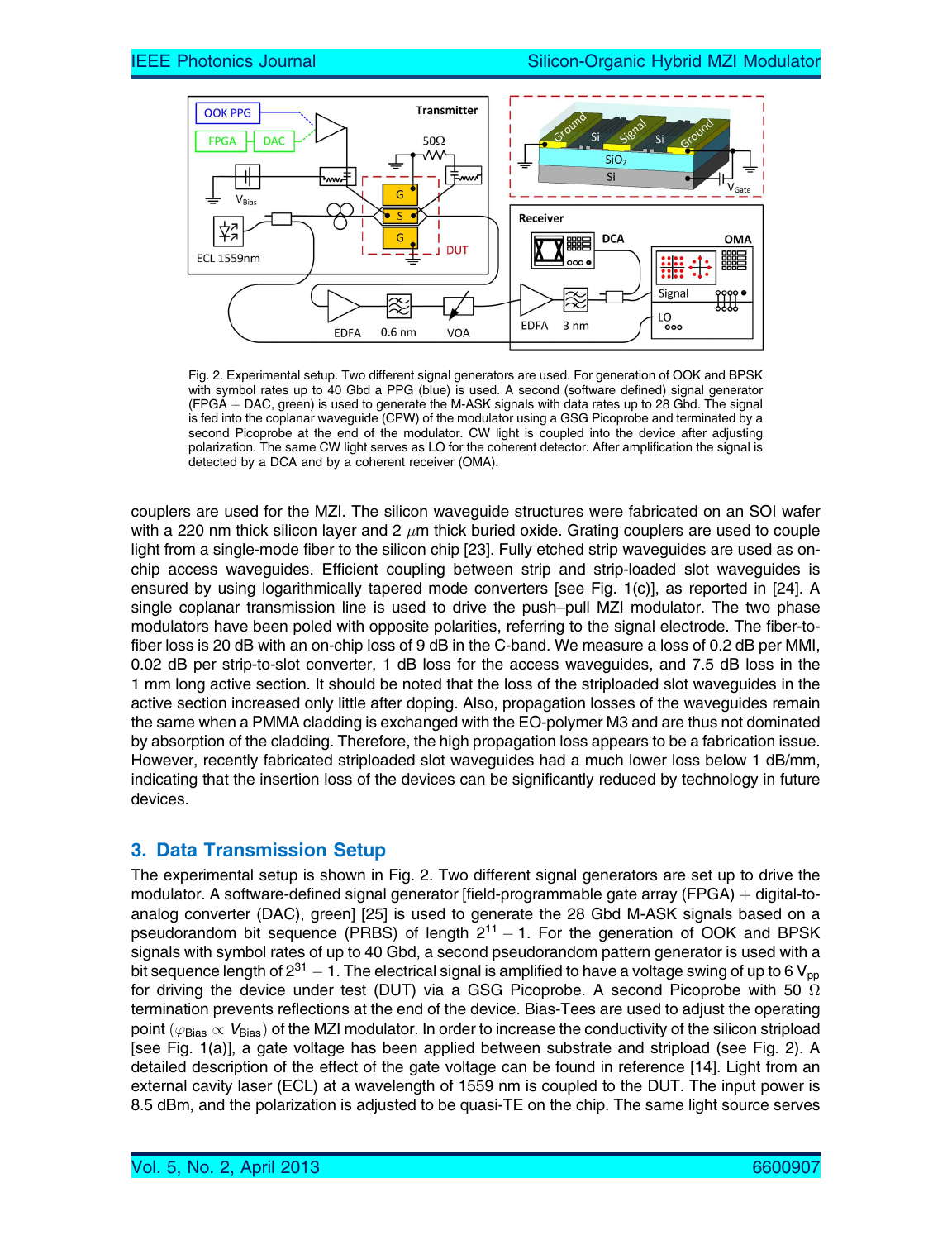

Fig. 3. OOK experiment. Recorded eye diagrams at various data rates. Measured ERs and Q<sup>2</sup>-factors are depicted in the figure. The ER is above 11 dB at all data rates. The BER was measured. In the chosen measurement time no bit errors have been received for data rates up to 35 Gbit/s. At 40 Gbit/s the measured BER is 1 $\times$ 10 $^{-11}$ . A drive voltage of 6 V<sub>pp</sub>, a gate field of 150 V/ $\mu$ m and a PRBS of length  $2^{31} - 1$  is used.

as local oscillator (LO) for the coherent receiver [optical modulation analyzer (OMA); Agilent Technologies N4391A]. After the DUT, the signal is amplified using two cascaded erbium-doped fiber amplifiers (EDFAs) and subsequently detected by a digital communications analyzer (DCA) and by a coherent receiver.

## 4. Experimental Results

In this paper, SOH modulators are used to generate NRZ-OOK signals with bit rates up to 40 Gbit/s, M-ASK signals with bit rates up to 84 Gbit/s, and M-ASK Nyquist pulse-shaped signals at a symbol rate of 21 Gbd. OOK experiments were performed with an MZI modulator fabricated by 193 nm deep UV lithography at IMEC, Belgium, with CMOS-like copper metallization and  $V_\pi$  = 6 V, while the coherent experiments were carried out using a second MZI modulator with identical design dimensions, fabricated by electron beam lithography at AMO, Germany, which has aluminum electrodes and  $V_\pi=$  10 V.

#### 4.1. Generation of OOK Signals

In the first experiment, the pseudorandom bit pattern generator (PPG; see Fig. 3, blue) is used to generate the electrical drive signal. The signal is amplified to have a voltage swing of 6  $V_{\text{pp}}$ . Fig. 3 summarizes the measured eye diagrams and bit error ratios (BERs) at various data rates. At 25 Gbit/s and 40 Gbit/s, the ERs are 13.3 dB and 11.3 dB. No bit errors have been detected up to a data rate of 35 Gbit/s in the chosen measurement time indicating a BER below 1 $\times$ 10<sup>-12</sup>. At 40 Gbit/s, a BER of  $1\times10^{-11}$  is measured.

#### 4.2. Generation of M-ASK Signals

Single-polarization BPSK signals at symbol rates of 25 Gbd to 40 GBd are generated [see Fig. 4(a)–(c)], using the same pattern generator as before (see Fig. 2, blue) and adjusting the working point to the Null point. The optical signal was detected by the OMA and recorded with 80 GSamples/s. Digital signal processing and signal analysis are performed offline. An equalizer with a filter length of 55 symbols is used to compensate bandwidth limitations of the transmitter electronics, the OMA, and the SOH modulator. No bit errors have been measured in a set of 10 million recorded samples at these symbol rates, although a degradation of the error vector magnitude ( $EVM<sub>m</sub>$ [26], [27]) from 7.2% (25 Gbit/s) to 12.1% (40 Gbit/s) is observed.

Next, BPSK, 4-ASK, and 8-ASK signals are generated and received at a symbol rate of 28 Gbd by using a software-defined signal generator (see Fig. 2, green), which consists of an FPGA and a DAC [25]. The length of the bit sequence was  $2^{11} - 1$ . For operating the modulator in the linear regime, the drive voltage is reduced to 5.6  $V_{\text{pp}}$ . The experimental results are depicted in Fig. 4(d)–(f).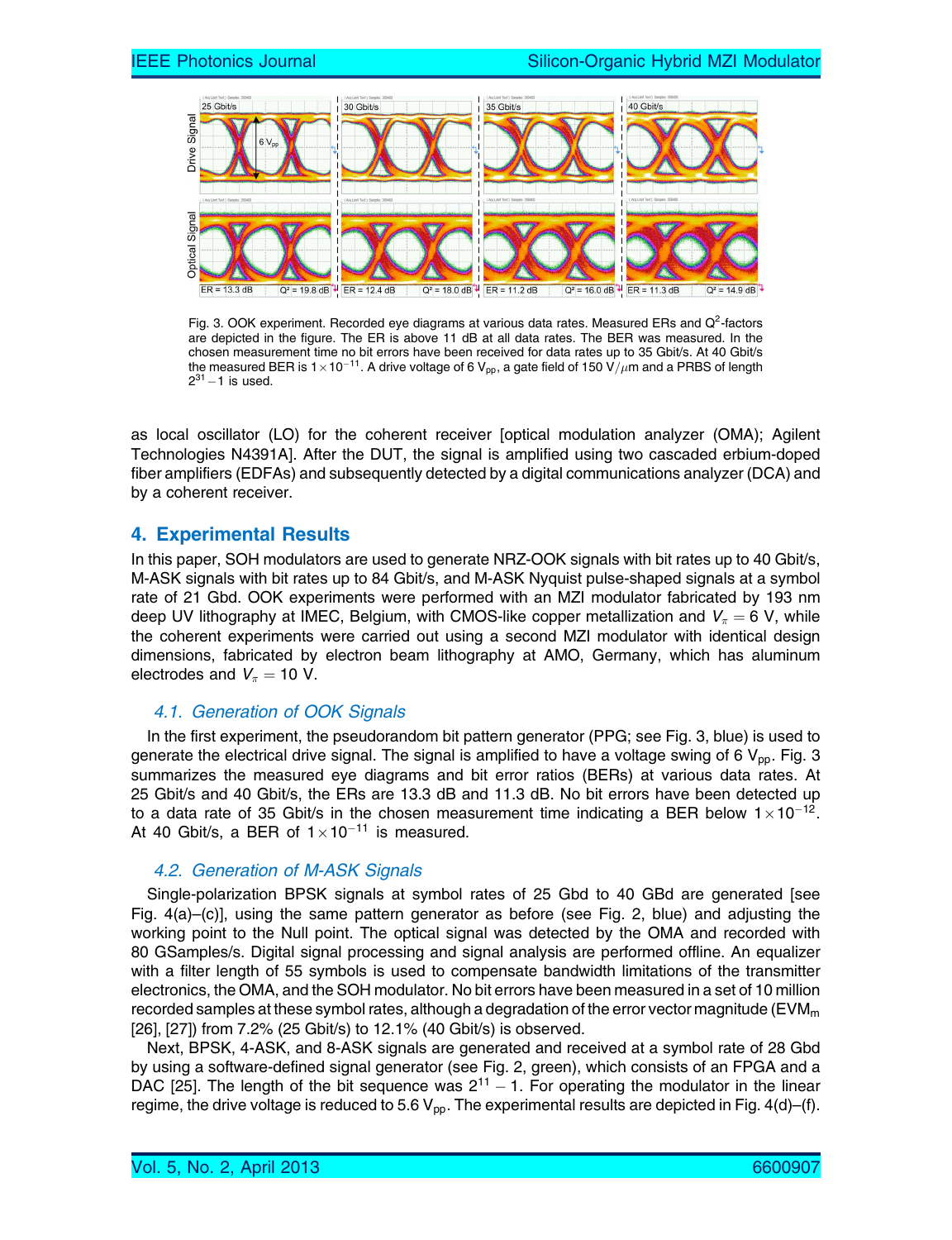

Fig. 4. Constellation diagrams and eye diagrams of the M-ASK signals. (a)–(c) BPSK signals at symbol rates of 25 Gbd (EVM<sub>m</sub> 7.2%), 35 Gbd (EVM<sub>m</sub> 9.7%) and 40 Gbd (EVM<sub>m</sub> 12.1%). No bit errors were detected. (d)–(f) M-ASK signals at a symbol rate of 28 Gbd. (d) BPSK. The EVM<sub>m</sub> is 10.2%. No bit errors were received. (e) 4-ASK. The EVM $_{\rm m}$  is 9.9% with a BER of 2  $\times$  10<sup>-6</sup>. (f) 8-ASK. The EVM $_{\rm m}$  is 7.8% and the BER was 9.7  $\times$  10<sup>-3</sup>. A drive voltage of 5.6 Vpp, a gate field of 150 V/ $\mu$ m and a PRBS of length  $2^{11}$  – 1 was used.

An EVM<sub>m</sub> of 10.2% is measured for BPSK[see Fig. 4(d)]. No errors are measured in a set of 3.5 million recorded bits. In the case of 4-ASK [see Fig. 4(e)], an EVM<sub>m</sub> of 9.9% and a BER of 2 $\times$ 10<sup>-6</sup> are measured, well below the threshold of hard-decision FEC of  $3\times10^{-3}$ . Next, an 8-ASK signal is generated [see Fig. 4(f)], resulting in a gross data rate of 84 Gbit/s. An EVM<sub>m</sub> of 7.8% and a BER of  $9.7\times$  10 $^{-3}$  are measured, which are below the threshold of soft-decision FEC [28] (BER  $=$  1.9  $\times$  10 $^{-2})$ resulting in a net data rate of 67.2 Gbit/s (25% overhead). Taking also into account the 50- $\Omega$ termination of the transmission line, we estimate the energy consumption of the modulator to be 800 fJ/bit for the generation of 28-Gbd 8-ASK signals. We believe that improved poling procedures and device optimizations will allow to considerably increase the performance of the modulator: In the current device, an  $r_{33}$  coefficient of 14 pm/V is obtained, measured at 5 GHz—a factor of 5 below the values obtained in polymer waveguides of the same material [21].

#### 4.3. Generation of M-ASK Nyquist Pulse-Shaped Signals

Nyquist pulse shaping has been found to be a good candidate to increase spectral efficiency of optical communication systems [29], [30]. While, in wavelength division multiplex (WDM) systems, the spectrum of each carrier is usually infinitely broad, a finite rectangular spectrum with the bandwidth of the modulation frequency can be achieved by Nyquist pulse shaping, making guard intervals no longer necessary [31]. To do so, each bit is represented by a sinc-function in time domain, infinitely expanded in the ideal case. The Fourier transform of the sinc-function in time domain is a rectangular spectrum in frequency domain [see Fig. 5(a)]. The zero positions of the sincfunction are allocated in between two bit slots  $T_s$ . A Nyquist pulse-shaped PRBS of length  $2^9-1$  is loaded to the software-defined signal generator. At a clock frequency of 28 GHz at the DAC, the signal is oversampled by a factor 4/3, resulting in a symbol rate of 21 Gbd [32]. The constellation diagrams for BPSK and 4-ASK are depicted in Fig. 5(b) and (c). EVMs of 18.2% and 16% are measured, respectively. Fig. 5(d) shows the optical spectrum of the 4-ASK signal. The expected rectangular shape is confirmed. The consumed optical bandwidth is 21 GHz and the ER is 20 dB.

#### 5. Conclusion

We have experimentally demonstrated, for the first time, the generation of multilevel signals in SOH electrooptic modulators. Our device has been operated at a symbol rate of 28 GBd with up to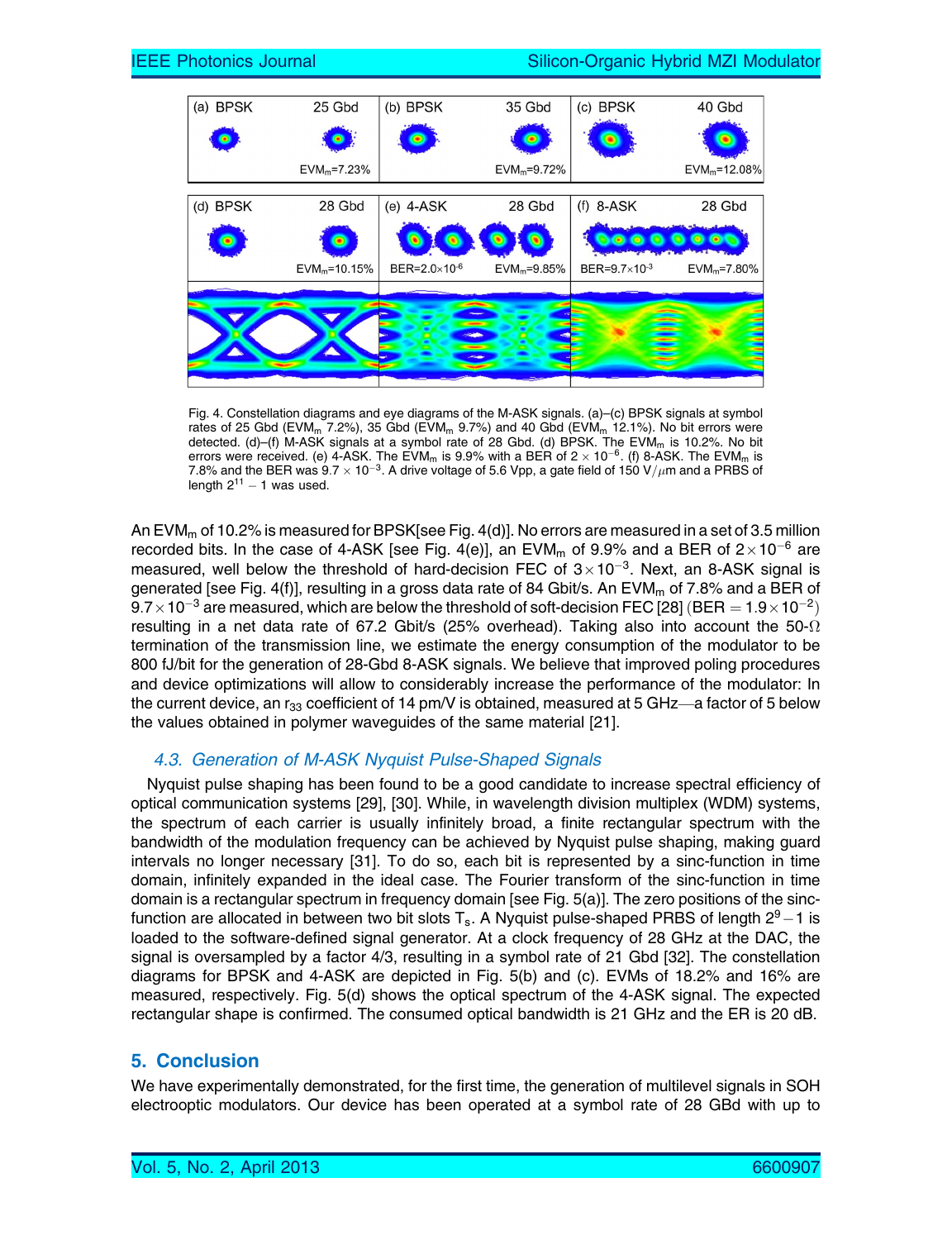

Fig. 5. Nyquist pulse shaping. (a) Nyquist pulse-shaped bit. The envelope of each bit is a sinc-function. The zero points of the sinc-functions are allocated between the bit slots  $T_s$ . The spectrum (Fourier transform) of a Nyquist pulse-shaped signal is a rectangular function. This allows for highly spectrally efficient WDM systems. (b), (c) Constellation diagrams of Nyquist BPSK and 4-ASK signals at a symbol rate of 21 Gbd. For BPSK an  $EVM<sub>m</sub>$  of 18.2% and no bit errors have been measured. For 4-ASK an EVM<sub>m</sub> of 16% is measured. The measured BER is 8  $\times$  10<sup>-3</sup>. (d) Spectrum of the Nyquist pulse-shaped signal. The rectangular shape of the spectrum is confirmed and an ER of 20 dB is measured.

8 symbols (8-ASK), resulting in a data rate of 84 Gbit/s. For BPSK and OOK, a symbol rate of 40 Gbd has been successfully demonstrated. This is, to the best of our knowledge, the highest symbol rate generated by an SOH MZI modulator, enabling the highest data rate generated by a single electrooptic MZI modulator on silicon. In addition, Nyquist pulse shaping has been performed for the first time by using a silicon modulator. We believe that our results are an important step toward 16-QAM and 64-QAM modulation using silicon devices in the near future.

#### Acknowledgment

We are grateful to Prof. D. Gerthsen (KIT-LEM) for support in nano-inspection and analysis.

#### **References**

- [1] W. M. Green, M. J. Rooks, L. Sekaric, and Y. A. Vlasov, "Ultra-compact, low RF power, 10 Gb/s silicon Mach–Zehnder modulator," Opt. Exp., vol. 15, no. 25, pp. 17 106-17 113, Dec. 2007.
- [2] L. Chen, K. Preston, S. Manipatruni, and M. Lipson, "Integrated GHz silicon photonic interconnect with micrometerscale modulators and detectors," Opt. Exp., vol. 17, no. 17, pp. 15 248–15 256, Aug. 2009.
- [3] S. Manipatruni, Q. Xu, B. Schmidt, J. Shakya, and M. Lipson, "High speed carrier injection 18 Gb/s silicon micro-ring electro-optic modulator," in Proc. 20th Annu. Meet. IEEE LEOS, Oct. 2007, pp. 537-538.
- [4] P. Dong, S. Liao, D. Feng, H. Liang, D. Zheng, R. Shafiiha, C.-C. Kung, W. Qian, G. Li, X. Zheng, A. V. Krishnamoorthy, and M. Asghari, "Low V<sub>pp</sub>, ultralow-energy, compact, high-speed silicon electro-optic modulator," Opt. Exp., vol. 17, no. 25, pp. 22 484–22 490, Dec. 2009.
- [5] L. Liao, A. Liu, J. Basak, H. Nguyen, M. Paniccia, D. Rubin, Y. Chetrit, R. Cohen, and N. Izhaky, "40 Gbit/s silicon optical modulator for high speed applications," Electron. Lett., vol. 43, no. 22, Oct. 2007.
- [6] F. Y. Gardes, D. J. Thomson, N. G. Emerson, and G. T. Reed, "40 Gb/s silicon photonics modulator for TE and TM polarisations," *Opt. Exp.*, vol. 19, no. 12, pp. 11 804–11 814, Jun. 2011.
- [7] G. T. Reed, G. Mashanovich, F. Y. Garde, and D. J. Thomson, "Silicon optical modulators," Nat. Photon., vol. 4, no. 8, pp. 518–526, Aug. 2010.
- [8] D. J. Thomson, F. Y. Gardes, J.-M. Fedeli, S. Zlatanovic, Y. Hu, B. P. P. Kuo, E. Myslivets, N. Alic, S. Radic, G. Z. Mashanovich, and G. T. Reed, "50-Gb/s silicon optical modulator," IEEE Photon. Technol. Lett., vol. 24, no. 4, pp. 234–236, Feb. 2012.
- [9] T. Baehr-Jones, R. Ding, Y. Liu, A. Ayazi, T. Pinguet, N. C. Harris, M. Streshinsky, P. Lee, Y. Zhang, A. E.-J. Lim, T.-Y. Liow, S. H.-G. Teo, G. Q. Lo, and M. Hochberg, "Ultralow drive voltage silicon traveling-wave modulator," Opt. Exp., vol. 20, no. 11, pp. 12 014–12 020, May 2012.
- [10] P. Dong, L. Chen, C. Xie, L. L. Buhl, and Y.-K. Chen, "50-Gb/s silicon quadrature phase-shift keying modulator," Opt. Exp., vol. 20, no. 19, pp. 21 181–21 186, Sep. 2012.
- [11] P. Dong, C. Xie, L. Chen, L. L. Buhl, and Y.-K. Chen, "112-Gb/s monolithic DPM-QPSK modulator in silicon," presented at the Eur. Conf. Exhib. Optical Communication (ECOC), Amsterdam, The Netherlands, 2012, Paper Th.3.B.1.
- [12] D. Thomson, F. Gardes, Y. Hu, G. Mashanovich, M. Fournier, P. Grosse, J. Fedeli, and G. Reed, "High contrast 40 Gbit/s optical modulation in silicon," Opt. Exp., vol. 19, no. 12, pp. 11 507-11 516, Jun. 2011.
- [13] K. Ogawa, K. Goi, Y. Tan, T. Liow, X. Tu, Q. Fang, G. Lo, and D. Kwong, "Silicon Mach–Zehnder modulator of extinction ratio beyond 10 dB at 10.0-12.5 Gbps," Opt. Exp., vol. 19, no. 26, pp. B26-B31, Dec. 2011.
- [14] L. Alloatti, D. Korn, R. Palmer, D. Hillerkuss, J. Li, A. Barklund, R. Dinu, J. Wieland, M. Fournier, J. Fedeli, H. Yu, W. Bogaerts, P. Dumon, R. Baets, C. Koos, W. Freude, and J. Leuthold, "42.7 Gbit/s electro-optic modulator in silicon technology," Opt. Exp., vol. 19, no. 12, pp. 11 841-11 851, Jun. 2011.